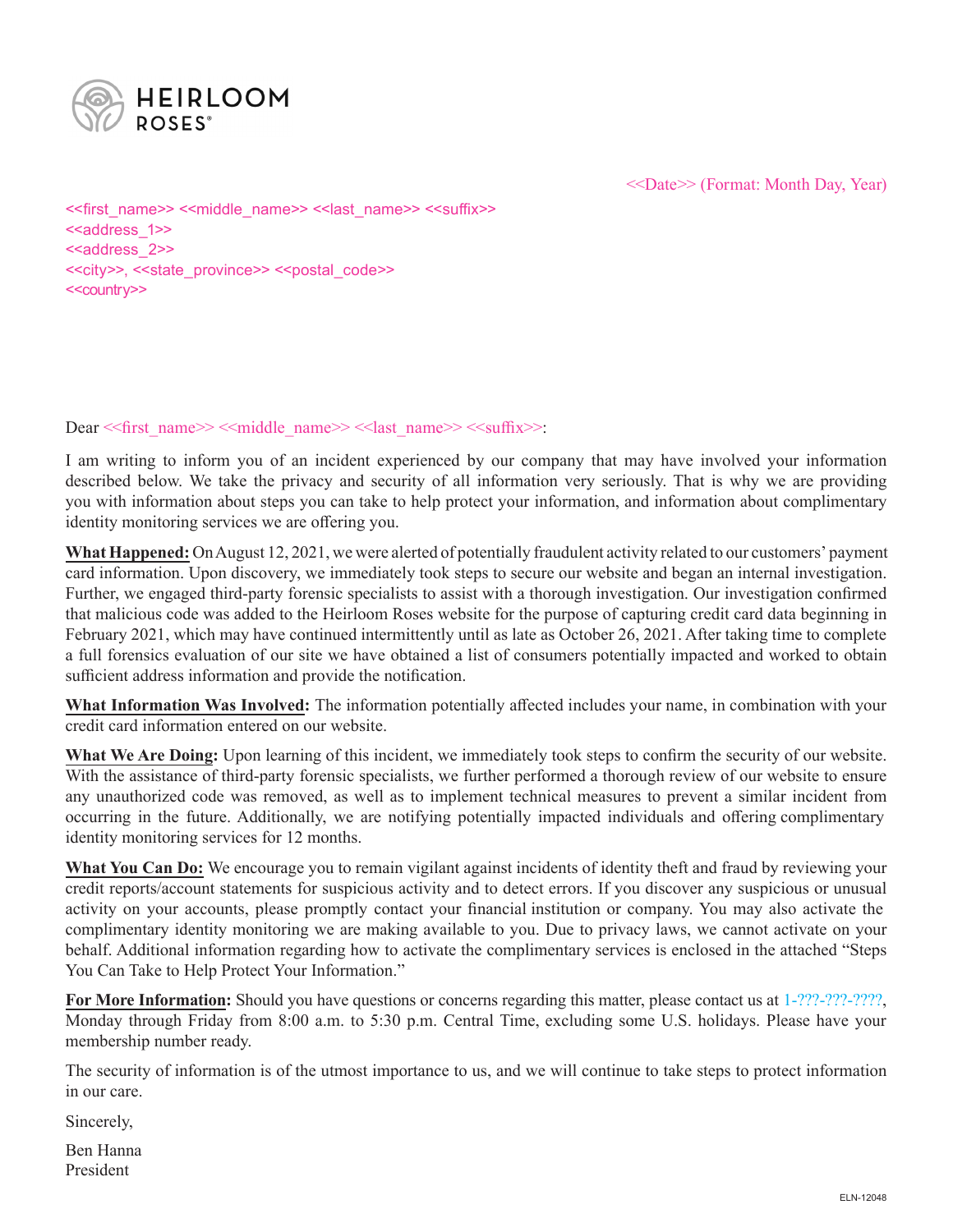#### **STEPS YOU CAN TAKE TO HELP PROTECT YOUR INFORMATION**

## **Activate Identity Monitoring Services**

Visit **https://enroll.krollmonitoring.com** to activate and take advantage of your identity monitoring services.**<sup>1</sup>**

You have until  $\le b2b$  text 6(activation deadline)>> to activate your identity monitoring services.

Membership Number: **<<Membership Number s\_n>>**

For more information about Kroll and your Identity Monitoring services, you can visit info.krollmonitoring.com.

If you prefer to activate these services offline and receive monitoring alerts via the US Postal Service, you may activate via our automated phone system by calling 1-888-653-0511, Monday through Friday, 8:00 a.m. to 5:30 p.m. Central time, excluding major U.S. holiday. Please have your membership number located in your letter ready when calling. Please note that to activate monitoring services, you will be required to provide your name, date of birth, and Social Security number through our automated phone system.

Additional information describing your services is included with this letter.

# **KRVLL**

# **TAKE ADVANTAGE OF YOUR IDENTITY MONITORING SERVICES**

You have been provided with access to the following services from Kroll:

### **Single Bureau Credit Monitoring**

You will receive alerts when there are changes to your credit data—for instance, when a new line of credit is applied for in your name. If you do not recognize the activity, you will have the option to call a Kroll fraud specialist, who will be able to help you determine if it is an indicator of identity theft.

### **Fraud Consultation**

You have unlimited access to consultation with a Kroll fraud specialist. Support includes showing you the most effective ways to protect your identity, explaining your rights and protections under the law, assistance with fraud alerts, and interpreting how personal information is accessed and used, including investigating suspicious activity that could be tied to an identity theft event.

#### **Identity Theft Restoration**

If you become a victim of identity theft, an experienced Kroll licensed investigator will work on your behalf to resolve related issues. You will have access to a dedicated investigator who understands your issues and can do most of the work for you. Your investigator will be able to dig deep to uncover the scope of the identity theft, and then work to resolve it.

You can sign up for the identity monitoring service anytime between now and  $\le b2b$  text 6(activation deadline) $\ge$ . Due to privacy laws, we cannot register you directly. Activating this service will not affect your credit score. You must be over age 18 with a credit file to activate these services.

# **Monitor Your Accounts**

Under U.S. law, you are entitled to one free credit report annually from each of the three major credit reporting bureaus, TransUnion, Experian, and Equifax. To order your free credit report, visit www.annualcreditreport.com or call 1-877- 322-8228. Once you receive your credit report, review it for discrepancies and identify any accounts you did not open or inquiries from creditors that you did not authorize. If you have questions or notice incorrect information, contact the credit reporting bureau.

You have the right to place an initial or extended "fraud alert" on a credit file at no cost. An initial fraud alert is a one-year alert that is placed on a consumer's credit file. Upon seeing a fraud alert, a business is required to take steps to verify the consumer's identity before extending new credit. If you are a victim of identity theft, you are entitled to an extended fraud alert lasting seven years. Should you wish to place a fraud alert, please contact any of the three credit reporting bureaus listed below.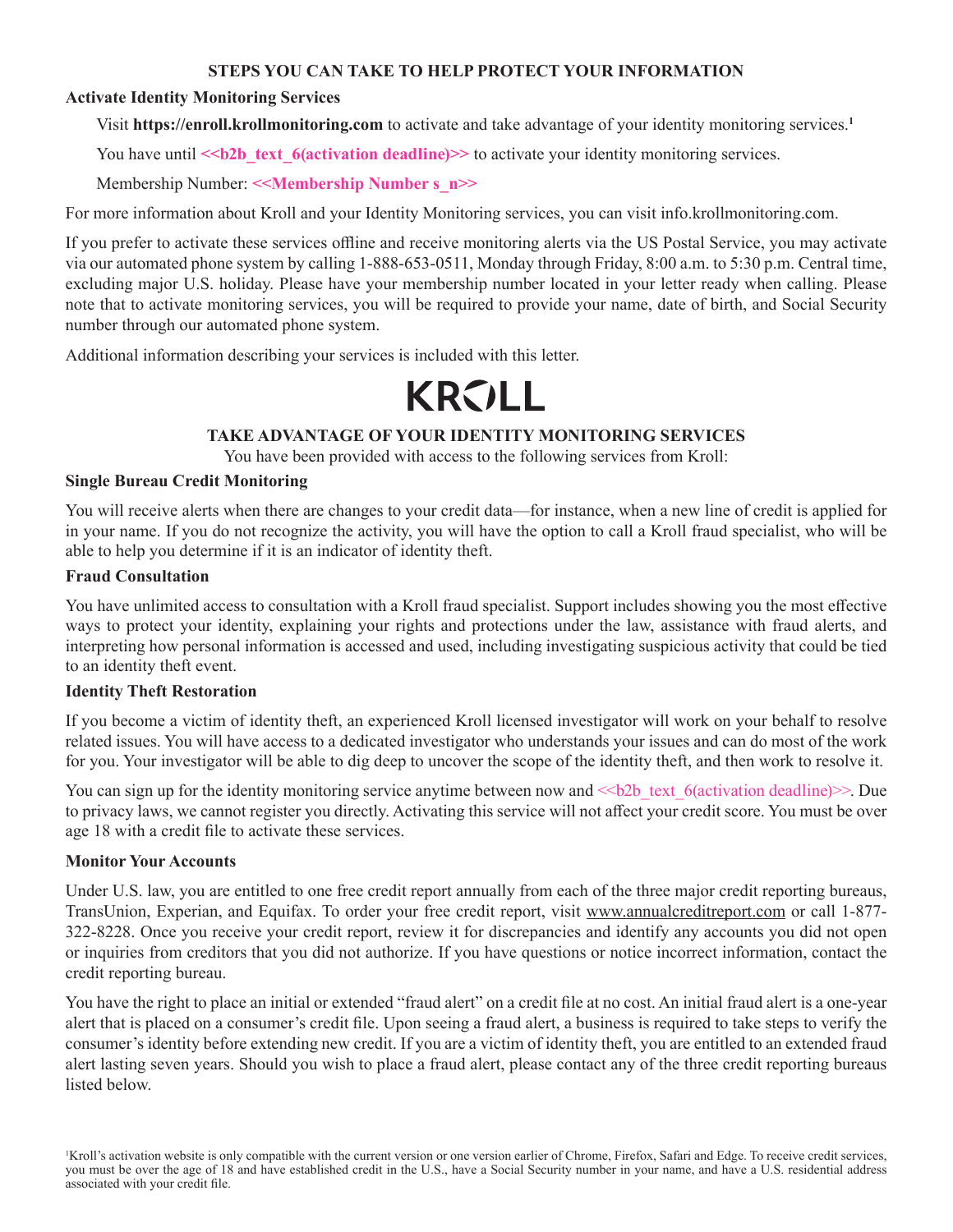As an alternative to a fraud alert, you have the right to place a "credit freeze" on a credit report, which will prohibit a credit bureau from releasing information in the credit report without your express authorization. The credit freeze is designed to prevent credit, loans, and services from being approved in your name without your consent. However, you should be aware that using a credit freeze may delay, interfere with, or prohibit the timely approval of any subsequent request or application you make regarding a new loan, credit, mortgage, or any other account involving the extension of credit. Pursuant to federal law, you cannot be charged to place or lift a credit freeze on your credit report. To request a credit freeze, you will need to provide the following information:

- 1. Full name (including middle initial as well as Jr., Sr., III, etc.).
- 2. Social Security number.
- 3. Date of birth.
- 4. Address for the prior two to five years.
- 5. Proof of current address, such as a current utility or telephone bill.
- 6. A legible photocopy of a government-issued identification card (e.g., state driver's license or identification card); and
- 7. A copy of either the police report, investigative report, or complaint to a law enforcement agency concerning identity theft, if you are a victim of identity theft.

Should you wish to place a fraud alert or credit freeze, please contact the three major credit reporting bureaus listed below:

| <b>TransUnion</b>               | <b>Experian</b>               | Equifax                      |
|---------------------------------|-------------------------------|------------------------------|
| $1-800-680-7289$                | 1-888-397-3742                | 1-888-298-0045               |
| www.transunion.com              | www.experian.com              | www.equifax.com              |
|                                 |                               |                              |
| <b>TransUnion Fraud Alert</b>   | <b>Experian Fraud Alert</b>   | <b>Equifax Fraud Alert</b>   |
| P.O. Box 2000                   | P.O. Box 9554                 | P.O. Box 105069              |
| Chester, PA 19016-2000          | Allen, TX 75013               | Atlanta, GA 30348-5069       |
|                                 |                               |                              |
| <b>TransUnion Credit Freeze</b> | <b>Experian Credit Freeze</b> | <b>Equifax Credit Freeze</b> |
| P.O. Box 160                    | P.O. Box 9554                 | P.O. Box 105788              |
| Woodlyn, PA 19094               | Allen, TX 75013               | Atlanta, GA 30348-5788       |

#### **Additional Information**

You can further educate yourself regarding identity theft, fraud alerts, credit freezes, and the steps you can take to protect your personal information by contacting the credit reporting bureaus, the Federal Trade Commission (FTC), or your state Attorney General. The FTC also encourages those who discover that their information has been misused to file a complaint with them. The FTC may be reached at 600 Pennsylvania Ave. NW, Washington, D.C. 20580; www. identitytheft.gov; 1-877-ID-THEFT (1-877-438-4338); and TTY: 1-866-653-4261.

You have the right to file a police report if you ever experience identity theft or fraud. Please note that in order to file a report with law enforcement for identity theft, you will likely need to provide some proof that you have been a victim. Instances of known or suspected identity theft should also be reported to law enforcement, your state Attorney General, and the FTC. This notice has not been delayed by law enforcement.

*For Maryland residents*, the Maryland Attorney General may be contacted at 200 St. Paul Place, 16<sup>th</sup> Floor, Baltimore, MD 21202; 1-888-743-0023; and www.oag.state.md.us. Heirloom Roses may be contacted at 24062 Riverside Dr NE, St. Paul, OR 97137.

*For New Mexico residents*, you have rights pursuant to the Fair Credit Reporting Act, such as the right to be told if information in your credit file has been used against you, the right to know what is in your credit file, the right to ask for your credit score, and the right to dispute incomplete or inaccurate information. Further, pursuant to the Fair Credit Reporting Act: (i) the consumer reporting agencies must correct or delete inaccurate, incomplete, or unverifiable information; (ii) the consumer reporting agencies may not report outdated negative information; (iii) access to your file is limited; (iv) you must give consent for credit reports to be provided to employers; (v) you may limit "prescreened" offers of credit and insurance you get based on information in your credit report; (vi) and you may seek damages from